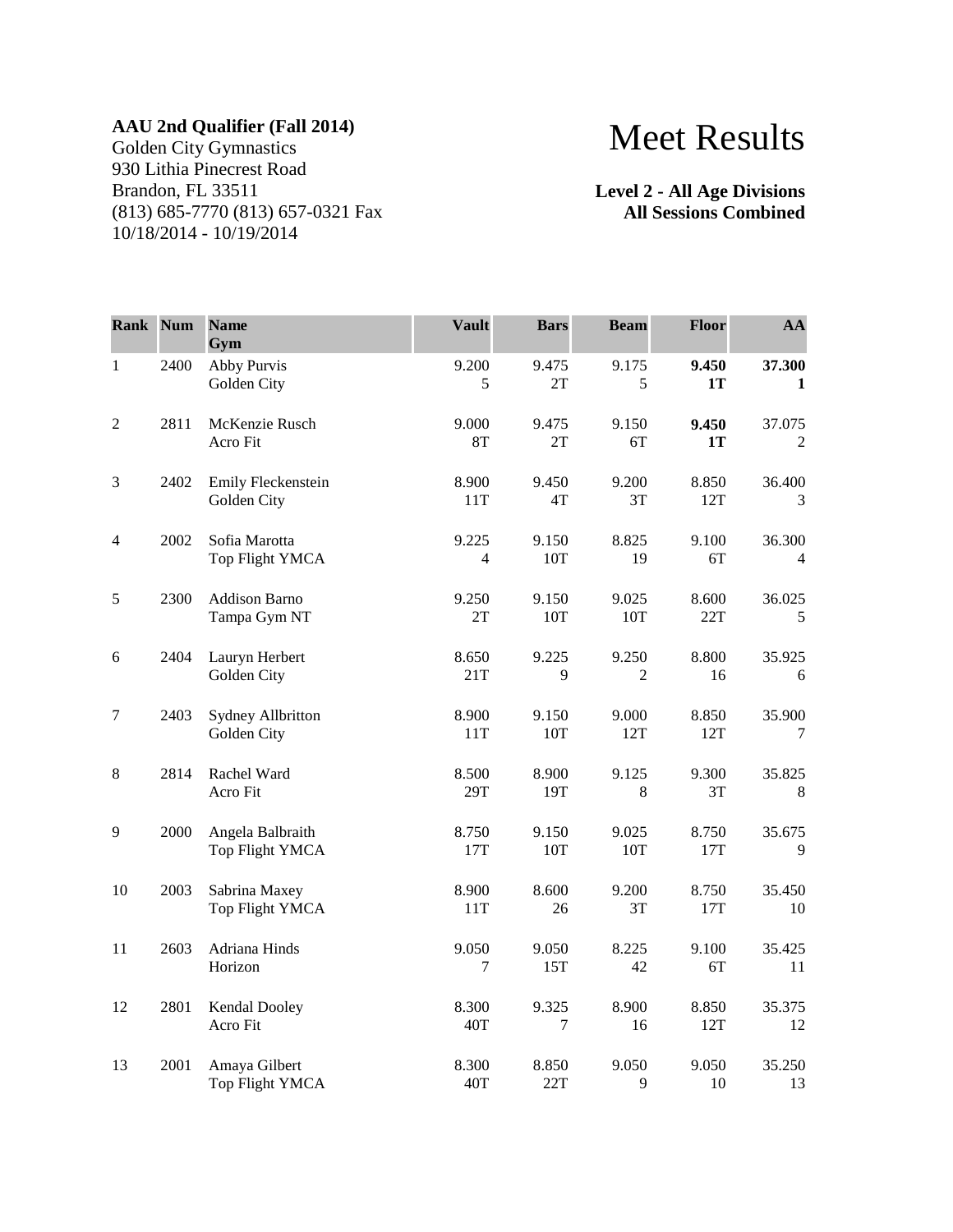| 14  | 2812 | Cecilia Sanders<br>Acro Fit            | 8.600<br>26T          | 9.350<br>6              | 8.675<br>24T | 8.550<br>24T            | 35.175<br>14  |
|-----|------|----------------------------------------|-----------------------|-------------------------|--------------|-------------------------|---------------|
| 15T | 2204 | Mia Viera<br>Southern Starz            | 8.450<br>35T          | 8.550<br>27T            | 8.850<br>17T | 9.300<br>3T             | 35.150<br>15T |
| 15T | 2608 | Mackenzie Sturges<br>Horizon           | 8.400<br>38T          | 9.250<br>8              | 8.950<br>14  | 8.550<br>24T            | 35.150<br>15T |
| 17T | 2813 | Makenna Spina<br>Acro Fit              | 8.500<br>29T          | 8.900<br>19T            | 8.450<br>36T | 9.100<br>6T             | 34.950<br>17T |
| 17T | 2604 | Alexis Lohr<br>Horizon                 | 8.900<br>11T          | 8.800<br>25             | 8.750<br>20T | 8.500<br>26T            | 34.950<br>17T |
| 19  | 2809 | <b>Rylee Roads</b><br>Acro Fit         | 8.500<br>29T          | 9.050<br>15T            | 8.850<br>17T | 8.200<br>34T            | 34.600<br>19  |
| 20  | 2506 | Rachel Weekes<br><b>GTFL Athletics</b> | 9.250<br>2T           | 8.400<br>32T            | 8.650<br>26T | 8.250<br>31T            | 34.550<br>20  |
| 21T | 2401 | Rashelle Clark<br>Golden City          | 6.400<br>56           | 9.450<br>4T             | 9.350<br>1   | 9.250<br>5              | 34.450<br>21T |
| 21T | 2600 | Jaylyn Drennon<br>Horizon              | 8.650<br>21T          | 9.050<br>15T            | 8.250<br>41  | 8.500<br>26T            | 34.450<br>21T |
| 23  | 2805 | Juna Langgedyk<br>Acro Fit             | 8.000<br>50T          | 9.050<br>15T            | 8.650<br>26T | 8.650<br>20T            | 34.350<br>23  |
| 24T | 2802 | Jada Firle<br>Acro Fit                 | 7.200<br>55           | 9.500<br>1              | 9.000<br>12T | 8.600<br>22T            | 34.300<br>24T |
| 24T | 2602 | Sophia Green<br>Horizon                | 9.475<br>$\mathbf{1}$ | 8.900<br>19T            | 8.325<br>40  | 7.600<br>49             | 34.300<br>24T |
| 24T | 2804 | Julia Lemmon<br>Acro Fit               | 8.050<br>47T          | 9.100<br>14             | 9.150<br>6T  | 8.000<br>37T            | 34.300<br>24T |
| 27  | 2203 | Alexandria DeJesus<br>Southern Starz   | 8.650<br>21T          | 7.550<br>52             | 8.925<br>15  | 9.100<br>6T             | 34.225<br>27  |
| 28  | 2301 | Kayla Strochio<br>Tampa Gym NT         | 8.250<br>43T          | 8.500<br>30             | 8.700<br>23  | 8.750<br>17T            | 34.200<br>28  |
| 29  | 2200 | Molly DeLuca<br>Southern Starz         | 8.900<br>11T          | 8.250<br>35T            | 8.375<br>39  | 8.650<br>20T            | 34.175<br>29  |
| 30  | 2810 | Amelia Rusch<br>Acro Fit               | 8.450<br>35T          | 8.550<br>$27\mathrm{T}$ | 8.750<br>20T | 8.350<br>$28\mathrm{T}$ | 34.100<br>30  |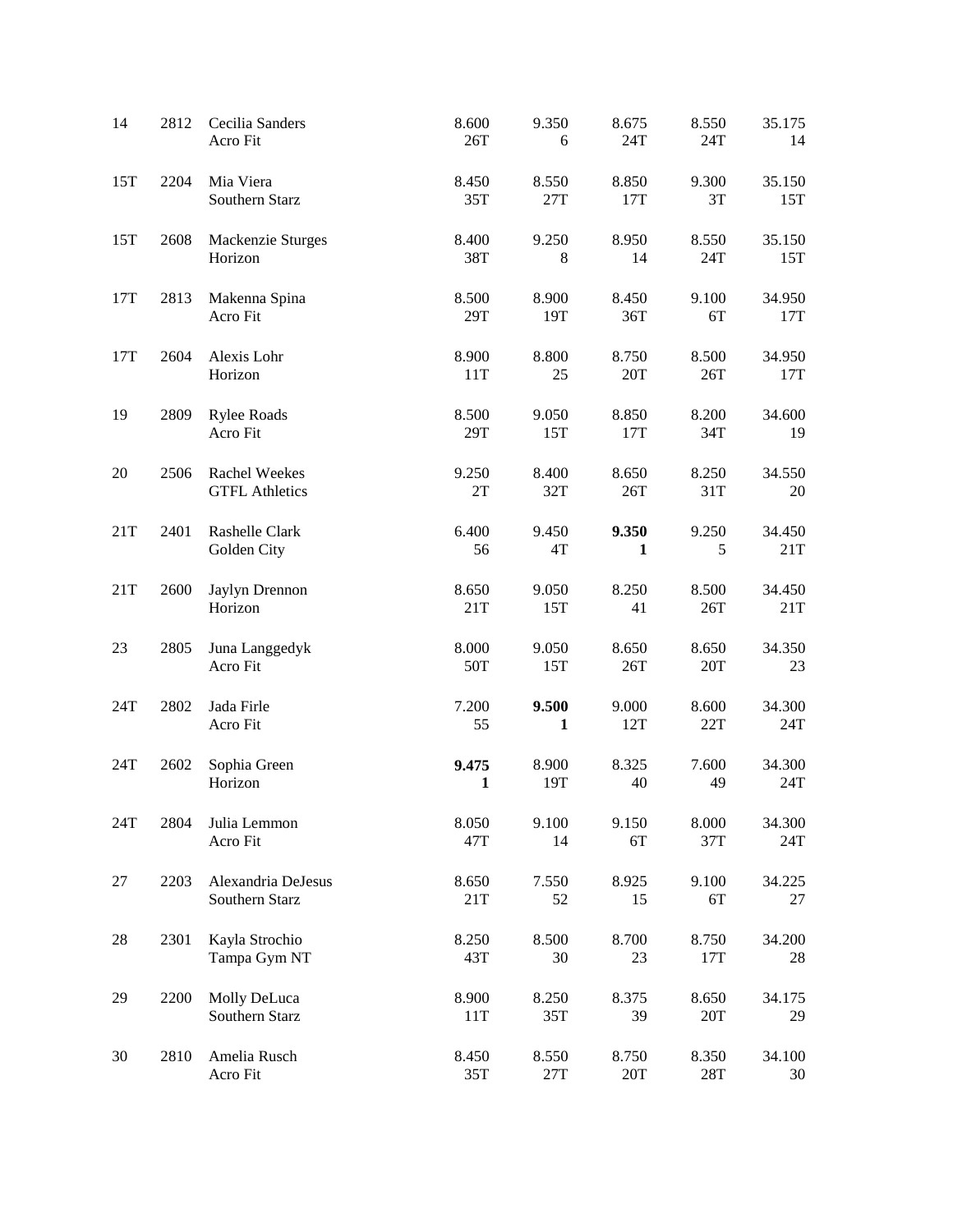| 31  | 2205 | Gia Molloy<br>Southern Starz          | 8.700<br>19T       | 8.450<br>31  | 8.475<br>34T         | 8.250<br>31T | 33.875<br>31  |
|-----|------|---------------------------------------|--------------------|--------------|----------------------|--------------|---------------|
| 32  | 2605 | Kayla Miller<br>Horizon               | 8.950<br>10        | 8.850<br>22T | 8.550<br>30          | 7.300<br>54  | 33.650<br>32  |
| 33  | 2808 | Simone Miller<br>Acro Fit             | 9.000<br><b>8T</b> | 8.000<br>41T | 8.750<br>20T         | 7.850<br>44T | 33.600<br>33  |
| 34  | 2302 | Lucy Deminico<br>Tampa Gym WP         | 8.300<br>40T       | 8.550<br>27T | 8.675<br>24T         | 7.850<br>44T | 33.375<br>34  |
| 35  | 2700 | Mia Cicinelli<br><b>Naples</b>        | 8.700<br>19T       | 8.100<br>38  | 8.500<br>33          | 8.000<br>37T | 33.300<br>35  |
| 36  | 2806 | Sofia McFadden<br>Acro Fit            | 8.600<br>26T       | 7.650<br>49  | 8.650<br>26T         | 8.350<br>28T | 33.250<br>36  |
| 37  | 2601 | Raelyn Goulding<br>Horizon            | 8.775<br>16        | 8.350<br>34  | 7.800<br>55T         | 8.250<br>31T | 33.175<br>37  |
| 38  | 2701 | Jade Wheeler<br><b>Naples</b>         | 8.650<br>21T       | 8.000<br>41T | 8.525<br>31T         | 7.925<br>41  | 33.100<br>38  |
| 39  | 2501 | Izzy Kennedy<br><b>GTFL Athletics</b> | 9.100<br>6         | 8.250<br>35T | 8.175<br>45          | 7.550<br>50  | 33.075<br>39  |
| 40  | 2607 | Kailey Provencher<br>Horizon          | 8.500<br>29T       | 8.050<br>39T | 8.425<br>38          | 8.050<br>36  | 33.025<br>40  |
| 41  | 2005 | Haven Osler<br>Top Flight YMCA        | 8.150<br>45        | 8.400<br>32T | 7.875<br>52          | 8.200<br>34T | 32.625<br>41  |
| 42  | 2807 | Sierra Miller<br>Acro Fit             | 8.050<br>47T       | 8.000<br>41T | 8.200<br>43T         | 8.300<br>30  | 32.550<br>42  |
| 43  | 2004 | Cali Thalji<br>Top Flight YMCA        | 8.500<br>29T       | 7.950<br>45T | 8.100<br>47          | 7.900<br>42T | 32.450<br>43  |
| 44  | 2306 | Mekayla Parson<br>Tampa Gym WP        | 7.750<br>52        | 7.600<br>50T | 8.200<br>43T         | 8.850<br>12T | 32.400<br>44  |
| 45  | 2202 | Nevaeh Catalano<br>Southern Starz     | 8.600<br>26T       | 7.950<br>45T | 7.850<br>53          | 7.900<br>42T | 32.300<br>45  |
| 46  | 2201 | Caroline Evans<br>Southern Starz      | 8.750<br>17T       | 7.600<br>50T | 8.525<br>31T         | 7.250<br>55  | 32.125<br>46  |
| 47T | 2303 | Hayden Lockler<br>Tampa Gym WP        | 8.500<br>29T       | 8.000<br>41T | 8.025<br>$\sqrt{48}$ | 7.500<br>51  | 32.025<br>47T |